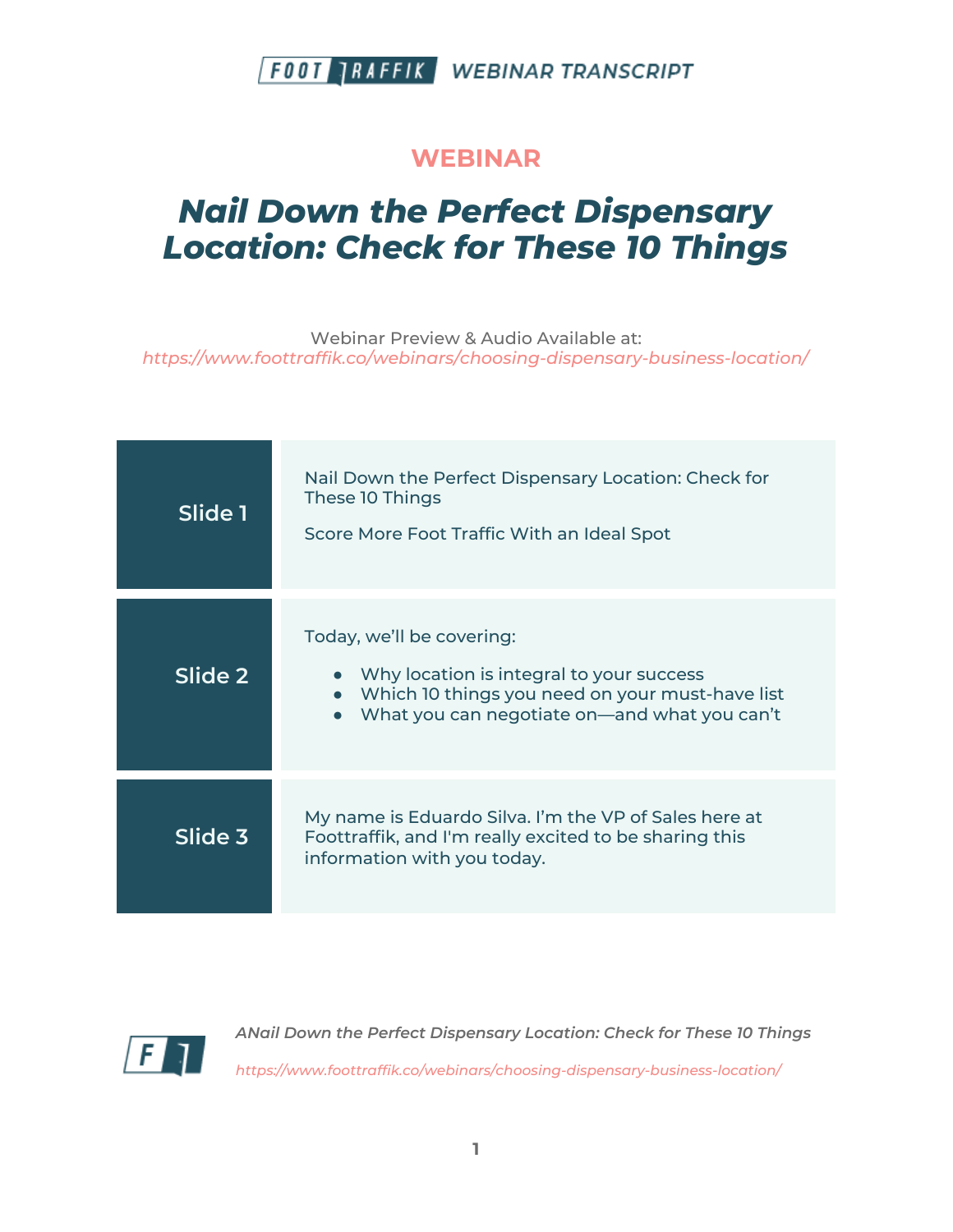

| Slide 4 | Foottraffik is a digital advertising and analytics agency.<br>We've been in business for over five years now, exclusively<br>focused on dispensaries and delivery services within<br>North America. We're really excited to be helping advance<br>our industry forward.                                                                                                                                                                                                                                                                          |
|---------|--------------------------------------------------------------------------------------------------------------------------------------------------------------------------------------------------------------------------------------------------------------------------------------------------------------------------------------------------------------------------------------------------------------------------------------------------------------------------------------------------------------------------------------------------|
| Slide 5 | A couple of housekeeping items before we get started.<br>If you have your cell phones on you, please put them<br>facing down on your desk or mute them. We are going to<br>be covering a lot of information in a very short window of<br>time and it helps to retain focus.<br>Familiarize yourself with the Zoom interface. If you<br>haven't become a master at Zoom yet, if you go to the<br>bottom of your screen there is a Q&A button. We do have<br>moderators with us today that will be addressing<br>questions throughout the webinar. |
| Slide 6 | You can't underestimate the impact of a good location on<br>the success of your business.<br>If you want to draw people to your store, then you need a<br>space that's easy to get to and attractive. But that's not<br>all.<br>Nailing down your ideal location can be a complex<br>formula. You have to factor in multiple variables, do a bit<br>of math, and then choose the place that has the brightest<br>outlook for your business. And of course, there's no<br>objectively correct answer. Two dispensaries with similar               |

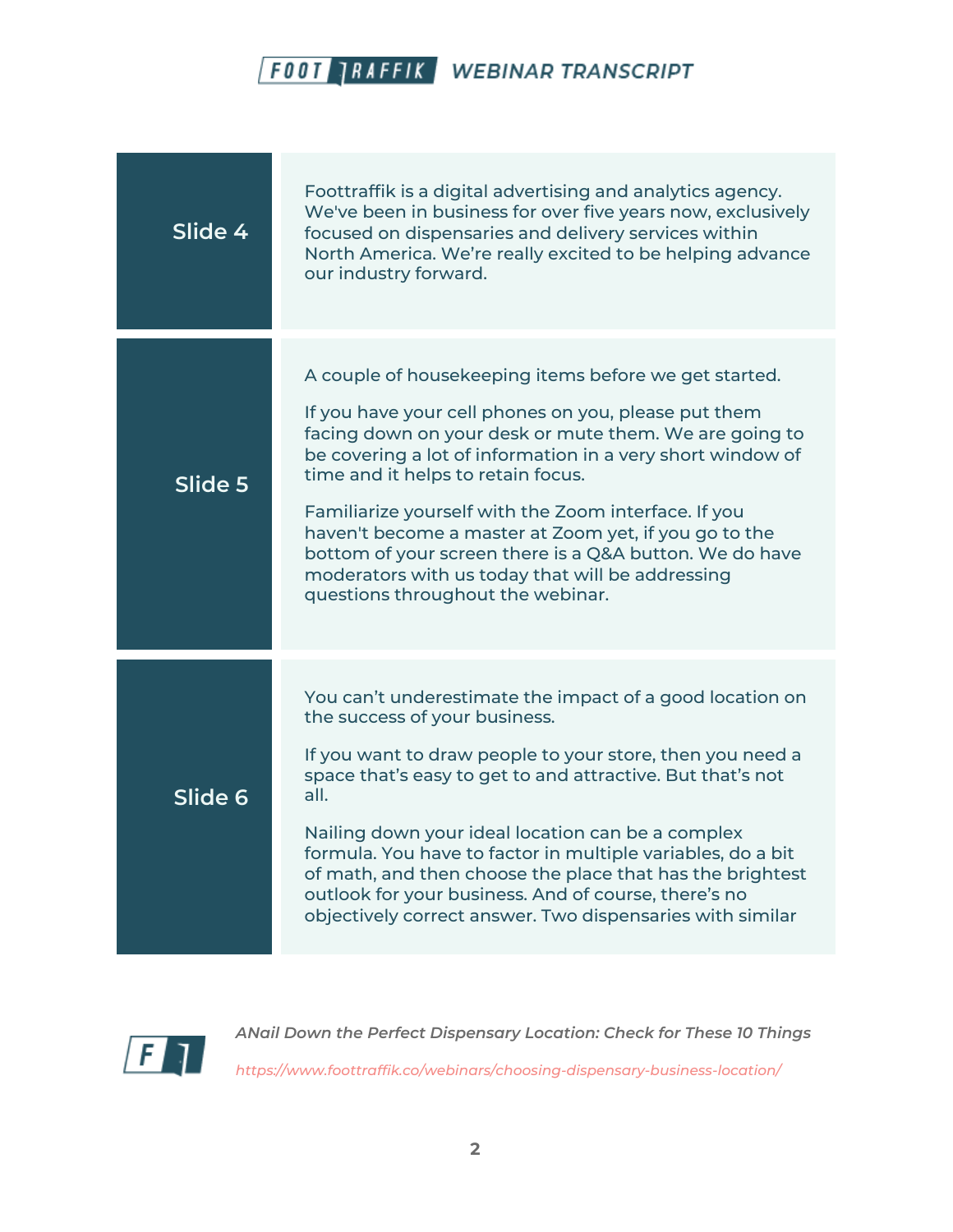|         | locations could have varying fates. But by covering your<br>bases and making sure you take into account the various<br>aspects of a location, you can stack the deck in your favor.<br>Today, we're going to cover some of the most important<br>factors to keep in mind as you look for your ideal<br>dispensary location. How you choose to prioritize them is<br>up to you, but they should each play a role in helping you<br>find your perfect spot. That said, these are in no particular<br>order so you can determine which are the most practical<br>for you. |
|---------|------------------------------------------------------------------------------------------------------------------------------------------------------------------------------------------------------------------------------------------------------------------------------------------------------------------------------------------------------------------------------------------------------------------------------------------------------------------------------------------------------------------------------------------------------------------------|
|         | The first variable we're going to cover is distance.                                                                                                                                                                                                                                                                                                                                                                                                                                                                                                                   |
|         | Distance may make the heart grow fonder, but it does not<br>make it more likely that your target audience will visit<br>your shop.                                                                                                                                                                                                                                                                                                                                                                                                                                     |
|         | If you're aiming to reach a particular audience, then the<br>closer you are to where that audience lives or works, the<br>better!                                                                                                                                                                                                                                                                                                                                                                                                                                      |
| Slide 7 | Let's say that you're targeting young professionals. It<br>makes sense that you would want an urban location close<br>to the city center. It will be convenient for your target<br>audience to get there and it's a location they tend to<br>frequent.                                                                                                                                                                                                                                                                                                                 |
|         | Or perhaps, you want to be closer to the new condos and<br>townhouses that are being built which also target young<br>professionals.                                                                                                                                                                                                                                                                                                                                                                                                                                   |
|         | To keep this factor in mind, make sure you've done your<br>research on your target audience. Where do they live,<br>where do they work, where do they shop? How do they                                                                                                                                                                                                                                                                                                                                                                                                |

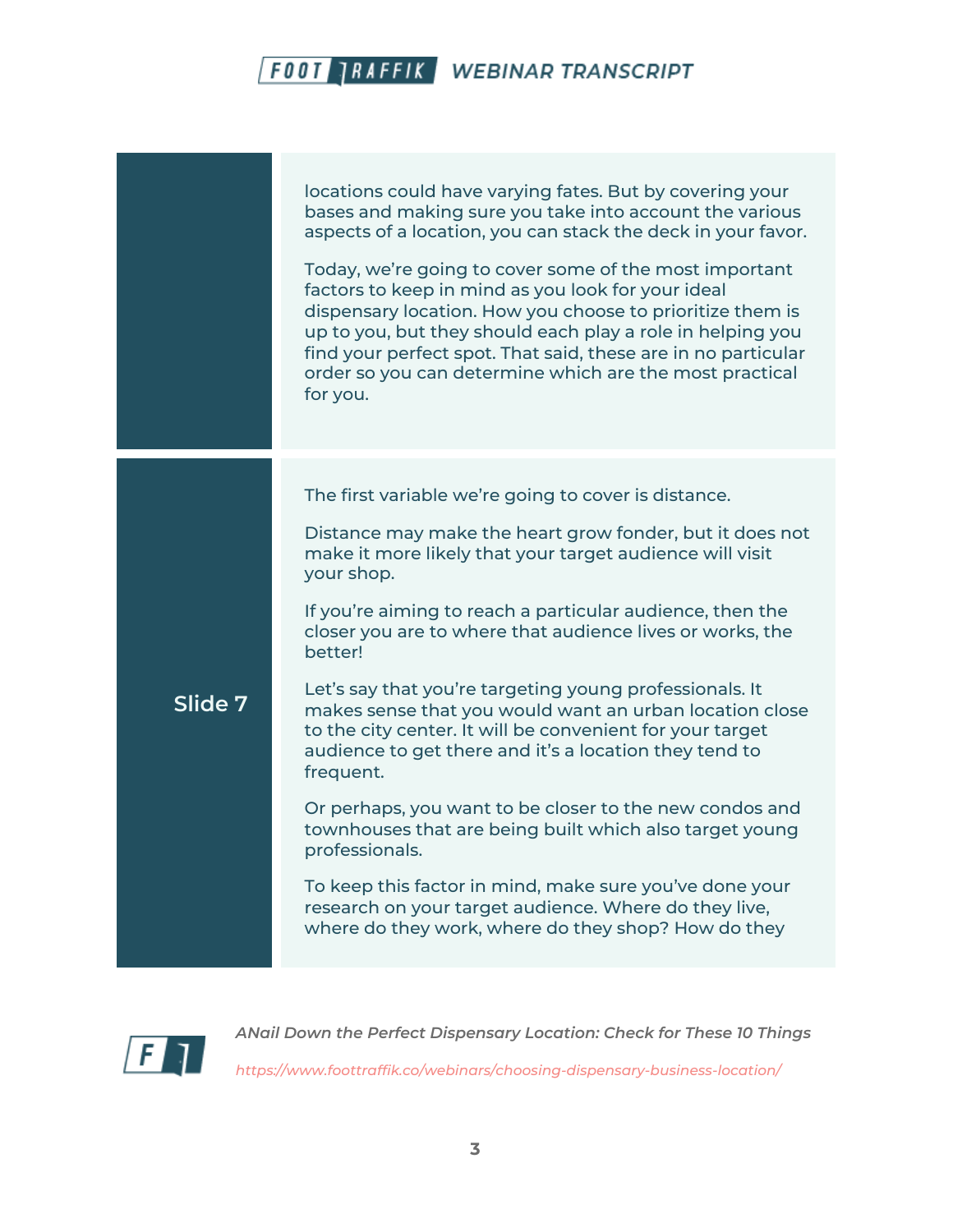|         | spend their free time? The more you know about your<br>target audience, the better able you will be to find a<br>location that works well for them.                                                                                                                                                                                                                                                                                                                                                                                                                                                                                                                                                                                                                                                                                                                                                                                                                                                                                                                                                                                                                                                                                                                                                                                          |
|---------|----------------------------------------------------------------------------------------------------------------------------------------------------------------------------------------------------------------------------------------------------------------------------------------------------------------------------------------------------------------------------------------------------------------------------------------------------------------------------------------------------------------------------------------------------------------------------------------------------------------------------------------------------------------------------------------------------------------------------------------------------------------------------------------------------------------------------------------------------------------------------------------------------------------------------------------------------------------------------------------------------------------------------------------------------------------------------------------------------------------------------------------------------------------------------------------------------------------------------------------------------------------------------------------------------------------------------------------------|
| Slide 8 | Let's talk about our second factor.<br>When looking at possible locations, make sure to check<br>out your possible neighbors.<br>The stores around you can impact your foot traffic. If you<br>want to get more foot traffic, then make sure that you<br>find a spot near other shops your target audience already<br>frequents.<br>So if you're looking to be in the wellness niche, for<br>example, finding a location that's close to other retailers<br>or fitness studios in that niche can help boost your<br>chances of attracting your target audience. Let's say you<br>set up shop next to a yoga studio, for example. That would<br>be ideal for marketing your CBD products and other<br>wellness-oriented goods.<br>Similarly, if you're surrounded by stores that aren't of<br>interest to your target audience or that are off-putting,<br>then you may scare away potential customers.<br>For example, take that same wellness-centered<br>dispensary and place it next to a shooting range. Do you<br>think that individuals focused on their chakras or getting<br>better sleep are going to feel comfortable stopping by to<br>a dispensary where there's shooting practice happening<br>next door?<br>Make sure to step away from the location itself and get a<br>good view of everything surrounding it before signing |

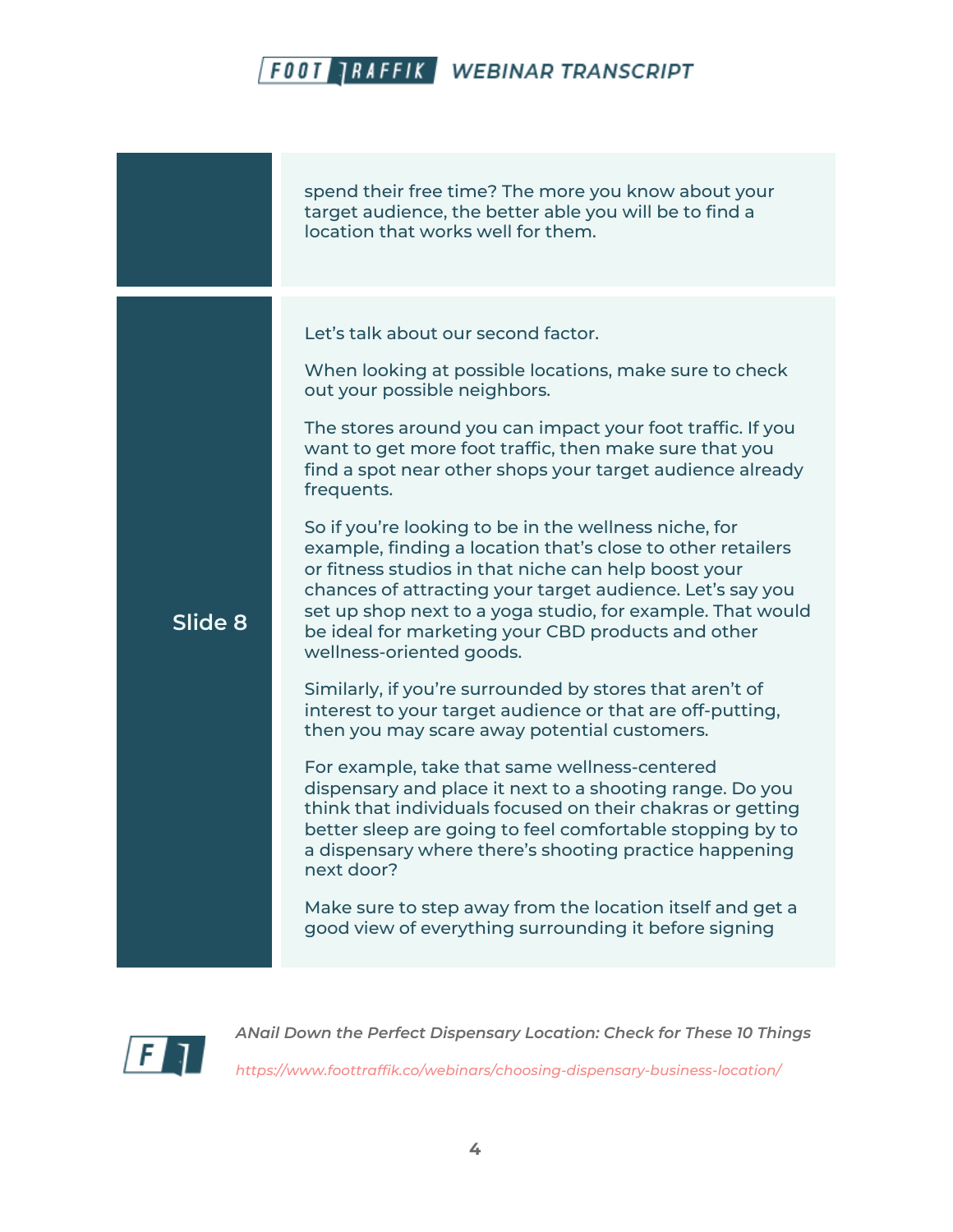|         | that lease. Stop by at different times to see if there are<br>traffic, noise, or other issues you need to be aware of. You<br>don't want to end up in a space that is constantly blocked<br>by trucks unloading or where you constantly hear the<br>sound of the subway.                                                                                                                                                                                                                                                                                                                                                                                                                                                                                                                                                                                                                                                                                                                                                                                                                    |
|---------|---------------------------------------------------------------------------------------------------------------------------------------------------------------------------------------------------------------------------------------------------------------------------------------------------------------------------------------------------------------------------------------------------------------------------------------------------------------------------------------------------------------------------------------------------------------------------------------------------------------------------------------------------------------------------------------------------------------------------------------------------------------------------------------------------------------------------------------------------------------------------------------------------------------------------------------------------------------------------------------------------------------------------------------------------------------------------------------------|
| Slide 9 | Our third factor today is accessibility and visibility.<br>Have you seen a store that's only accessible on one side of<br>the road? You know, the type where, if you're coming<br>from the other direction, you need to do a u-turn to get to<br>it?<br>Let's be honest: that's not a great location. Shops like that<br>aren't as easy to get to and they will likely suffer from<br>reduced foot traffic.<br>You have to consider how convenient the location is for<br>your customers and what it takes for them to get to it. If<br>it's out of way, far from public transit or popular roads,<br>then you may get less people stopping by.<br>You should also consider visibility. Are the storefronts<br>you're looking at visible from the road, or are they hidden?<br>If they're hidden, can you put up a large sign that makes it<br>easier to find you?<br>A visible spot will work as its own form of advertising for<br>you. People will see you as they go about their lives and<br>think about stopping in. Without that visibility, you're<br>losing a valuable touchpoint. |

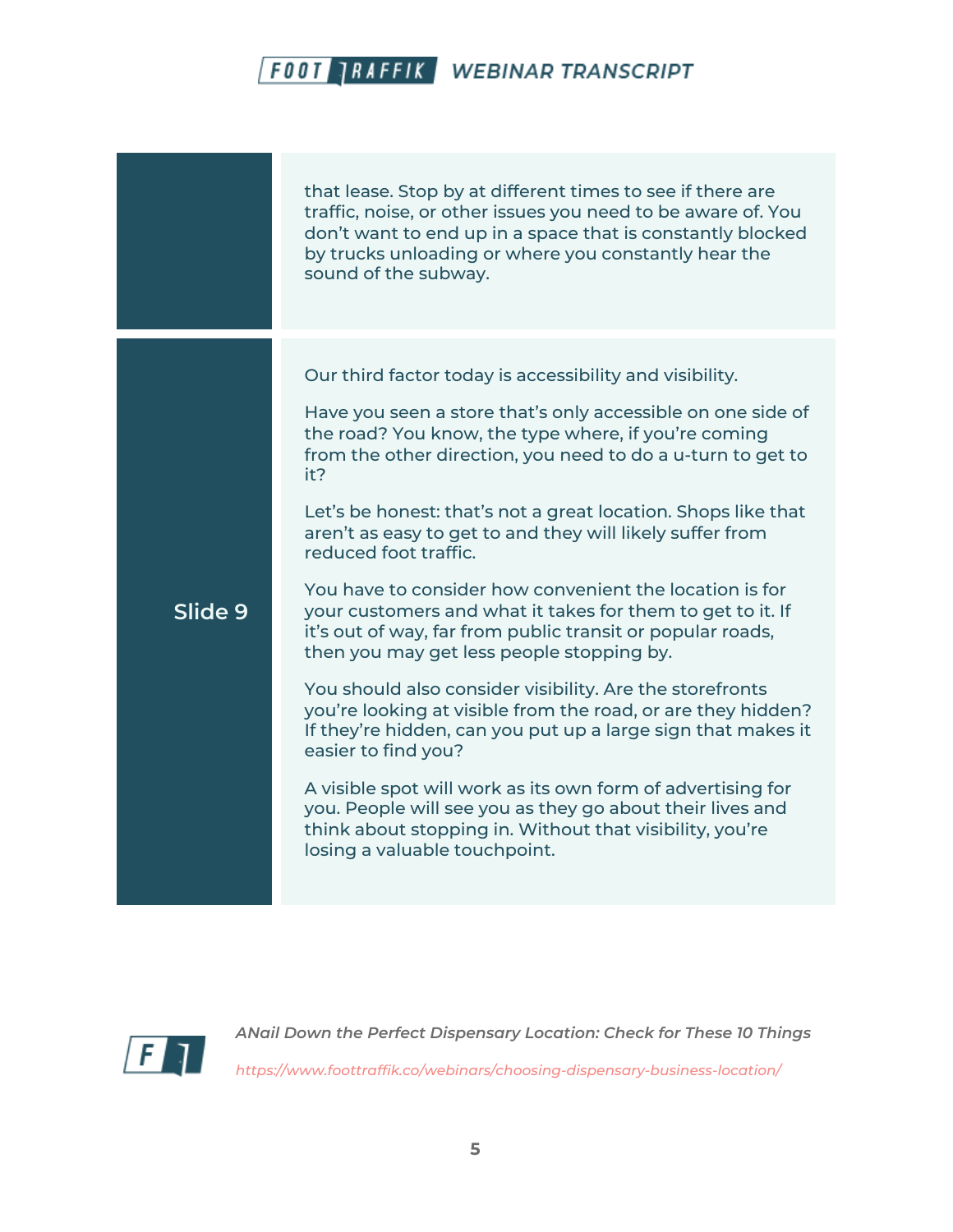

Moving on to factor number four: parking.

Convenience is important for most customers, so it needs to be important to you.

If you are thinking of opening a shop in the city, consider where people will park. Can you find a space with a small parking lot or with plenty of on-street parking? Can you petition to have reserved parking spots for customers?

You should also consider how accessible public transit is. Is there a bus or subway stop nearby for people to easily get to you? Are there bike racks for cyclists or a parking garage nearby?

#### **Slide 10** Even for suburban shops, parking can be a concern. Will you have to share a small parking lot with a lot of other stores? Can you reserve spots for your customers? Or will you have your own parking lot? With curbside pickup, this has become an even greater concern. You need spots for individuals to wait in their cars and places for customers to park so they can shop in-store.

Also think about your business model. Are you hoping to offer drive-thru service? If so, you are going to need plenty of space for cars to drive around as well as park. Want to do delivery? Think about where you're going to keep your delivery fleet.

If you are leasing the spot, be sure to ask about who will be responsible for the maintenance of the parking lot. Will your landlord be responsible for plowing snow and filling potholes, or will that fall on you?

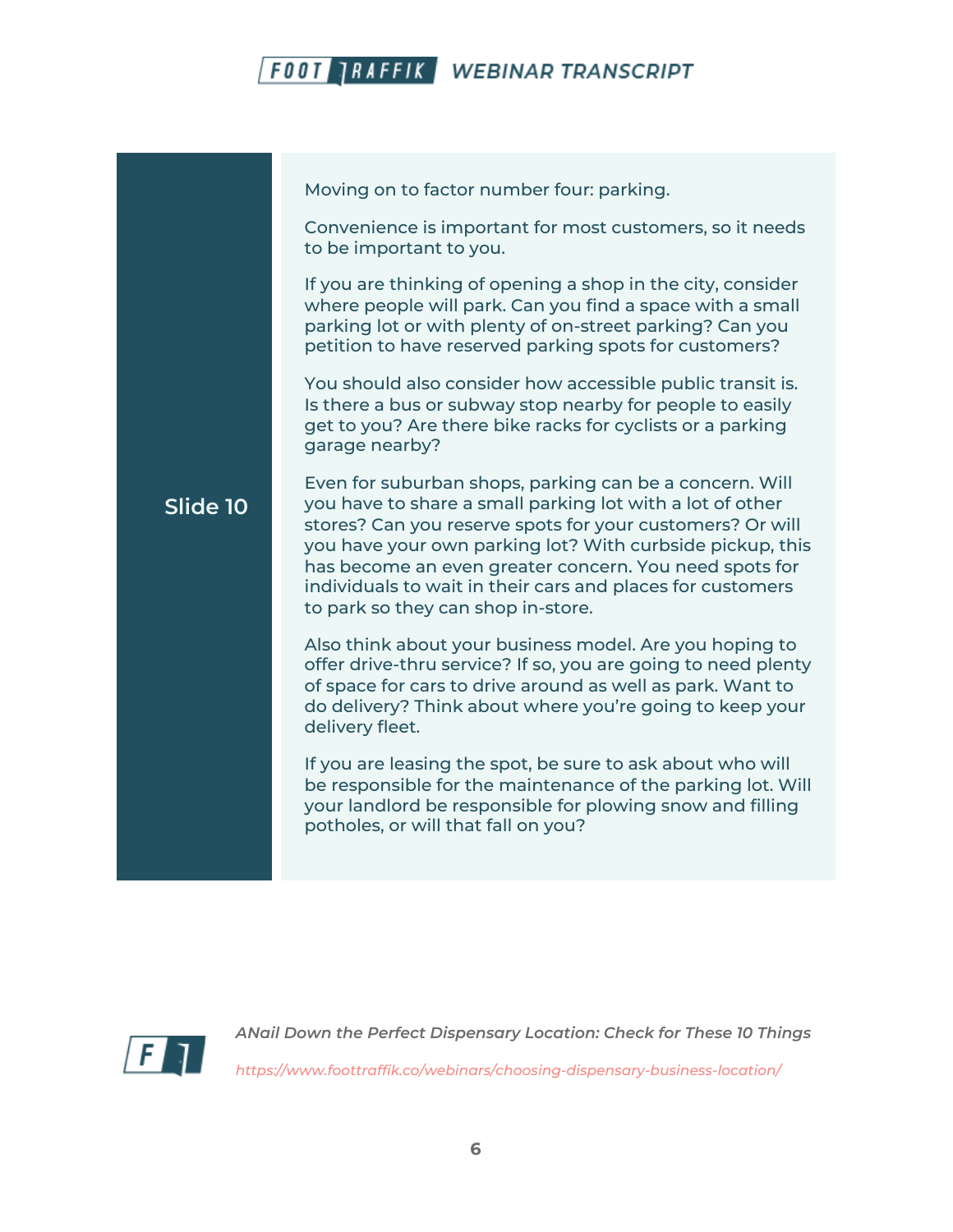

|          | Factor number five: distance from attractions.                                                                                                                                                                                                                                                                                        |
|----------|---------------------------------------------------------------------------------------------------------------------------------------------------------------------------------------------------------------------------------------------------------------------------------------------------------------------------------------|
|          | If you are hoping to attract tourists to your dispensary,<br>consider how close you want to be from particular<br>attractions.                                                                                                                                                                                                        |
|          | Tourists will likely only travel so far to get to a dispensary,<br>so the further you are from the areas that they frequent,<br>the less likely they are to pay you a visit.                                                                                                                                                          |
|          | To attract tourists, you'll want to think about the popular<br>places to stay, eat, and visit in your city, as well as the<br>location of your airport.                                                                                                                                                                               |
| Slide 11 | Let's say you're opening a Seattle dispensary. You'll either<br>want to be close to Sea-Tac airport, or close to some of the<br>tourist hotspots like the Space Needle, Pike Place Market,<br>or Alki Beach.                                                                                                                          |
|          | Think about popular museums, theme parks, clubs,<br>stadiums, and venues.                                                                                                                                                                                                                                                             |
|          | Dispensaries closer to those places will have a leg up on<br>capturing the attention of tourists unless you have an<br>undeniable unique value proposition, like the largest<br>stock or space in your area, interesting events, or a<br>consumption lounge.                                                                          |
|          | Of course, your location won't be enough to draw tourists<br>to your shop. You'll also want to have an advertising<br>campaign in place to reach them. If part of your business<br>plan is to reach tourists, then set up a call with me at<br>foottraffik.me/call to talk about display ads that target<br>people visiting the area. |
|          |                                                                                                                                                                                                                                                                                                                                       |

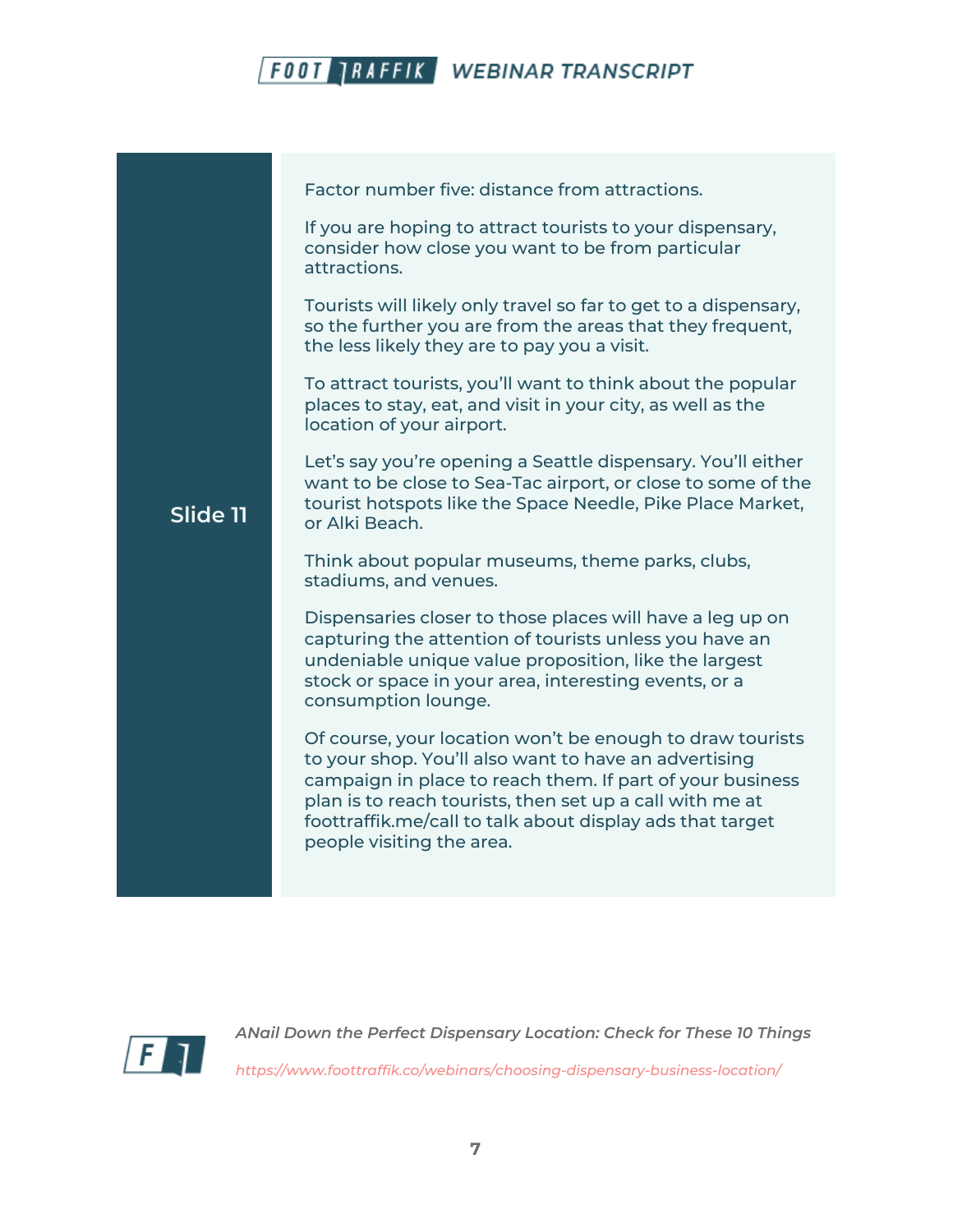

**Slide 12** Factor number 6: local regulations. Dispensary owners know there's a lot of paperwork, red tape, and bureaucracy surrounding setting up a dispensary. Depending on where you're opening up shop, you will have restrictions on where you can lease space. You will need to look at state or provincial regulations, as well as local regulations, to pinpoint where you can and cannot lease a space. Most of these regulations have to do with how close dispensaries can be located to parks or schools. Before checking out available locations with your realtor, be sure to look at a map and verify that the places up for rent or sale are not off-limits to you. Your realtor may not be knowledgeable about this, so you will likely need to take the lead. You can also run it by your legal counsel so that you can be sure that anywhere you look will meet your state, province, or city requirements. Because of regulations, you may not be able to be as close to certain attractions or points of interest as you might like. You might be zoned out of historic areas or hot spots, so consider this as you're searching for a location that will allow you to reach your target audience. Some cannabis regulations also limit signage. If you can't have a sign or have size limits on signage, then you'll want to place more emphasis on the visibility of your location because you can't rely on your sign to draw people in.

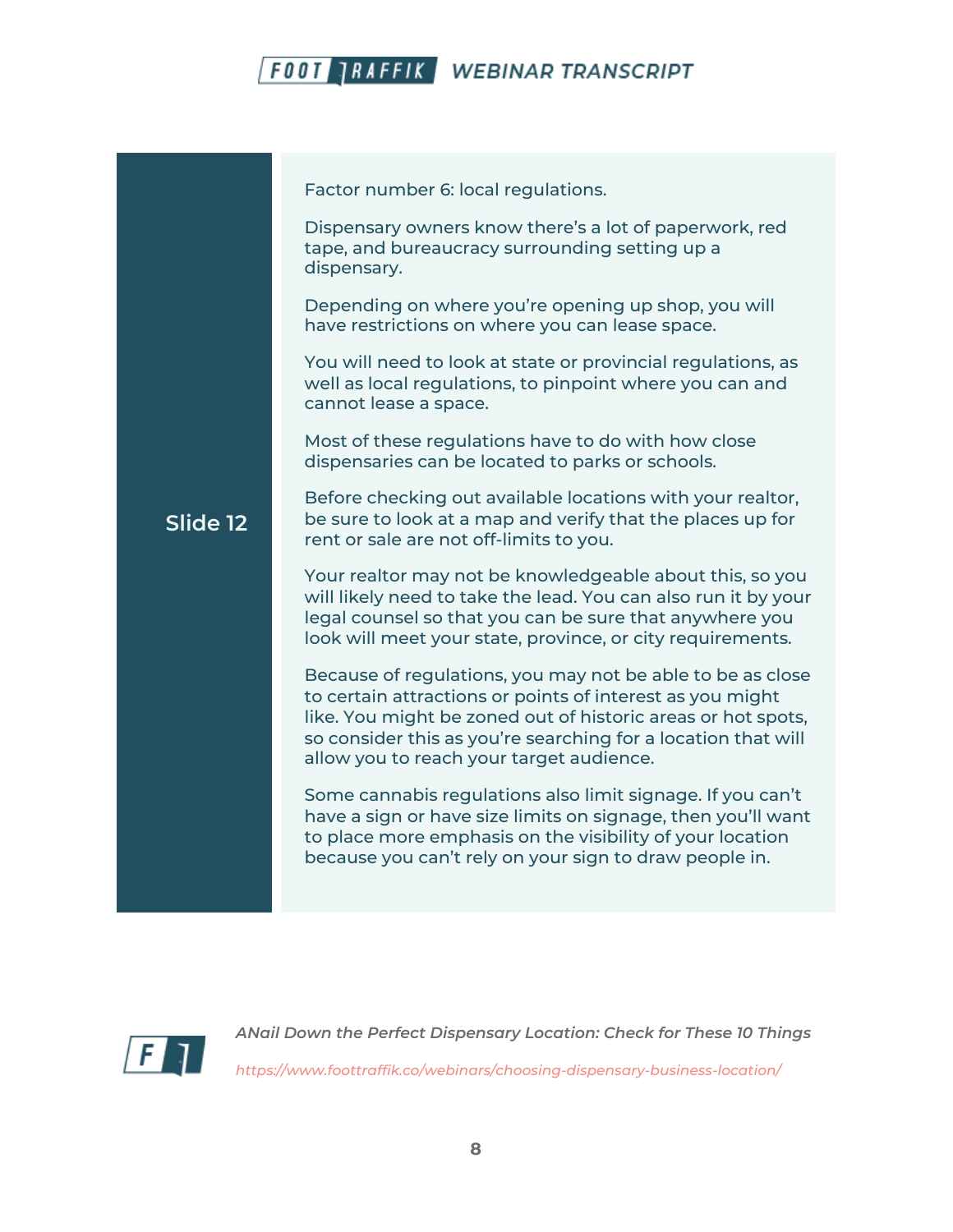| Slide 13 | On to factor number seven, size.<br>There are two factors that will impact how big of a space<br>you will need. The first is regulations.<br>You will want to be sure that you have the space<br>necessary to include all of the things required by law.<br>This will differ depending on where you're located, but it<br>may include a space for security personnel to check IDs or<br>medical cards before allowing customers in, a waiting<br>room area, a sales floor with enough room for several<br>point-of-sale systems, a place to hold your inventory,<br>management offices, a room for your security equipment,<br>and break rooms for staff.<br>If you're a medical-only shop, you may be required to have<br>a pharmacist or other medical professional on-site. If so,<br>they will also need office space.<br>The second factor that can impact how much space you<br>need is what you want to do at your dispensary.<br>If you'd like to hold events or house a consumption<br>lounge, you will need more space to do so. This may mean<br>looking for adjoining spaces or just finding that perfect<br>large space that you can customize.<br>Having an idea of how you want the inside of your<br>dispensary to flow can help you narrow down your list and<br>pinpoint the perfect space. |
|----------|---------------------------------------------------------------------------------------------------------------------------------------------------------------------------------------------------------------------------------------------------------------------------------------------------------------------------------------------------------------------------------------------------------------------------------------------------------------------------------------------------------------------------------------------------------------------------------------------------------------------------------------------------------------------------------------------------------------------------------------------------------------------------------------------------------------------------------------------------------------------------------------------------------------------------------------------------------------------------------------------------------------------------------------------------------------------------------------------------------------------------------------------------------------------------------------------------------------------------------------------------------------------------------------------------------------|
| Slide 14 | Factor number eight: your brand.<br>As you're touring possible locations, ask yourself whether                                                                                                                                                                                                                                                                                                                                                                                                                                                                                                                                                                                                                                                                                                                                                                                                                                                                                                                                                                                                                                                                                                                                                                                                                |

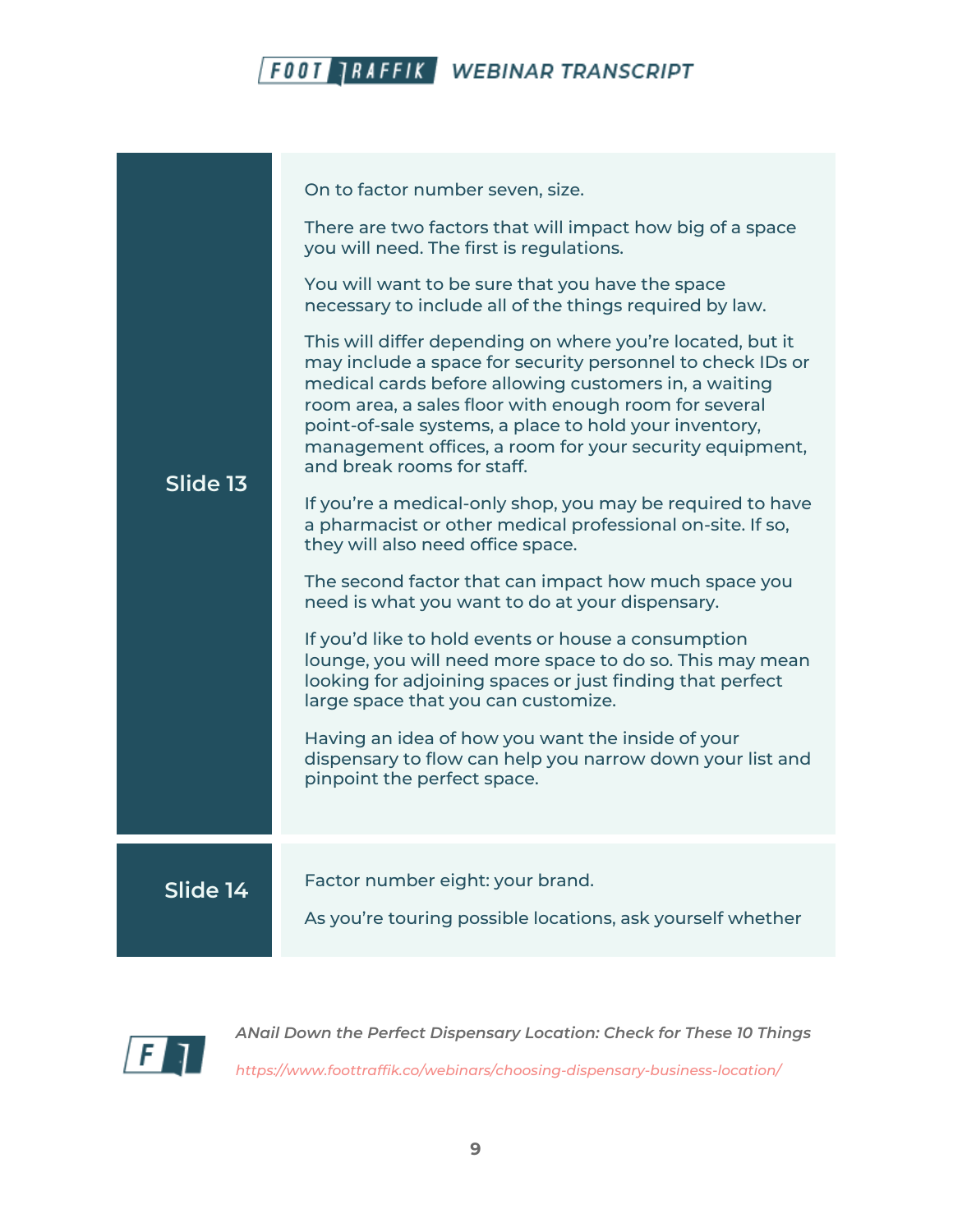|          | what you're seeing is in line with your brand. And if it's<br>not, are you able to make changes per the lease?                                                                                                                                                                                                                                                                                                                                                                                                                                                                        |
|----------|---------------------------------------------------------------------------------------------------------------------------------------------------------------------------------------------------------------------------------------------------------------------------------------------------------------------------------------------------------------------------------------------------------------------------------------------------------------------------------------------------------------------------------------------------------------------------------------|
|          | So let's say you want to exude calm and luxury. Maybe you<br>want that spa-like vibe. Do the locations you are looking<br>at mesh with that, or can you transform the spaces you<br>tour into that?                                                                                                                                                                                                                                                                                                                                                                                   |
|          | If not, you could make it harder to reach your target<br>audience. Your message would be in direct contrast to<br>your space. That kind of discordance can be unsettling for<br>customers, though they might not be able to place their<br>finger on what it is that is bothering them. It's kind of like<br>that awkward part in a movie that takes you out of the<br>action. You're watching the movie to enjoy the escape,<br>but when something doesn't work on screen, you're jolted<br>out of it. A mismatch between your brand and your<br>location can have a similar effect. |
|          | I've mentioned your target audience a few times now, and<br>for good reason. Remember, everything you're doing is to<br>reach them. Your space needs to reflect that and so does<br>your brand.                                                                                                                                                                                                                                                                                                                                                                                       |
|          | Moving on to factor nine: the competition.                                                                                                                                                                                                                                                                                                                                                                                                                                                                                                                                            |
|          | How close do you want to be to the competition?                                                                                                                                                                                                                                                                                                                                                                                                                                                                                                                                       |
| Slide 15 | Now, in some places, you may not have too much of a<br>choice because the market is crowded. However, other<br>places have few dispensaries. Do you want to be close to<br>them, or far away from them?                                                                                                                                                                                                                                                                                                                                                                               |
|          | If you have done your homework, then you know exactly<br>where the competition is and who they are targeting. If                                                                                                                                                                                                                                                                                                                                                                                                                                                                      |
|          |                                                                                                                                                                                                                                                                                                                                                                                                                                                                                                                                                                                       |
|          |                                                                                                                                                                                                                                                                                                                                                                                                                                                                                                                                                                                       |

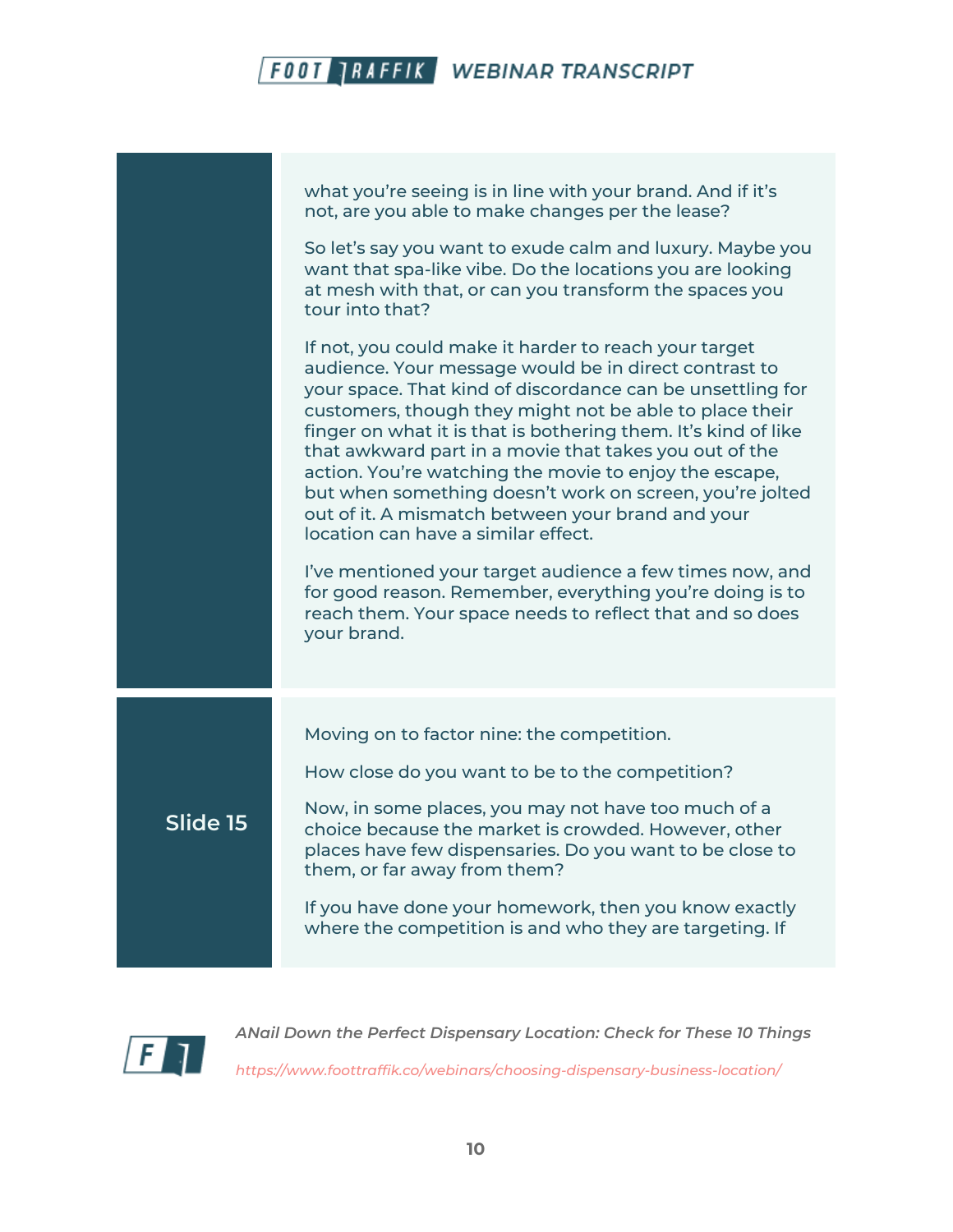|          | they are targeting a different audience than you, it likely<br>doesn't make sense to be located too close to them.                                                                                                                                                                                                                             |
|----------|------------------------------------------------------------------------------------------------------------------------------------------------------------------------------------------------------------------------------------------------------------------------------------------------------------------------------------------------|
|          | If you're targeting the same audience, you may need to be<br>closer to them unless you're serving a large metropolitan<br>or suburban area. Then, you can spread out more while<br>still targeting the same audience.                                                                                                                          |
|          | And if you are worried that being too close to the<br>competition will lead to lost sales, consider display ad<br>competitor targeting. Check out our previous webinars to<br>learn more or schedule a meeting with our team for a<br>personalized introduction to the practice.                                                               |
|          | Factor number ten today is the history of the site.                                                                                                                                                                                                                                                                                            |
|          | Before signing a lease, make sure to check out what the<br>spaces you are interested in were before. If you're able to<br>research why the previous tenants no longer lease the<br>site, that could be helpful in narrowing down which spots<br>may work best for you.                                                                         |
| Slide 16 | For example, if that spot on the corner used to be a<br>restaurant that closed down after a year, you may want to<br>think about if there were issues with accessibility or<br>visibility that made it unpopular. Of course, they could<br>have just had bad food, but it's important to investigate so<br>that you don't face a similar fate. |
|          | If it used to be a retailer, what were they selling and who<br>was their target market? Are other shops in the area also<br>targeting those same customers, does their target<br>audience differ?                                                                                                                                              |
|          | If you aren't able to learn more about the history of the                                                                                                                                                                                                                                                                                      |

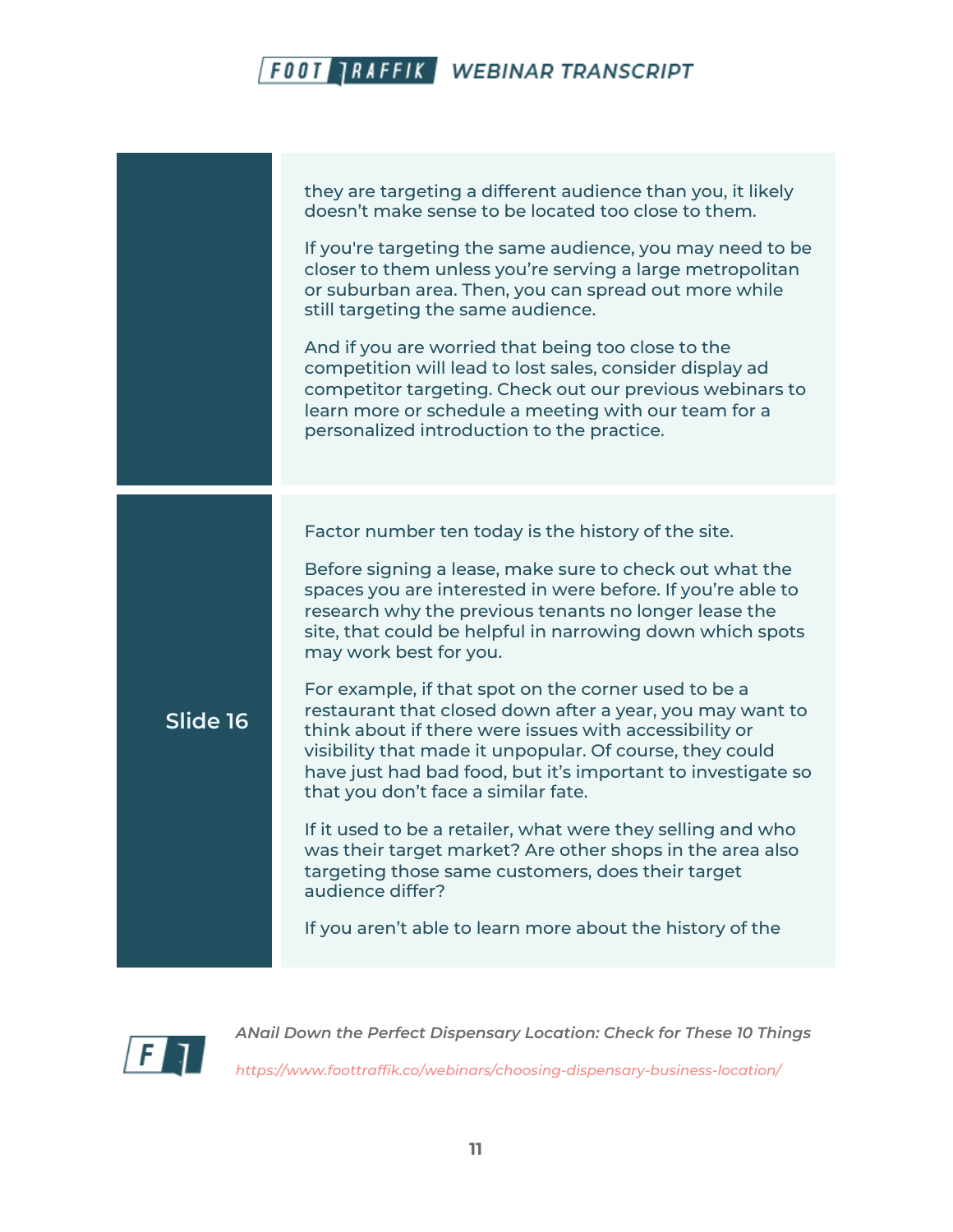site, think critically about the factors that I've already mentioned. Is the site easily accessible to your target audience? Can they see it? Are you close to where they live, work, or shop? **Slide 17** As you are considering all of these factors, there is probably an elephant in the room. And that elephant is cost. You absolutely cannot overlook the cost of a particular site. I didn't count this as one of our ten factors, because it's one you are already aware of. Now, by cost, I don't just mean the rent, though that it is a huge factor. Think about how much work the place needs to get it to where you want it. Will you need to do any renovations on the exterior? How many renovations will you need to do on the interior to create the necessary spaces? Also consider the utilities you will be responsible for. Look into how the space is heated or cooled, when the HVAC system was last replaced. Ask your realtor about the previous tenant's or owner's utility bills. They should be able to provide this information for you so you can create a realistic budget. A larger space or a space with a lot of windows is going to have a higher utility cost. You'll want to be aware of this before signing a lease or purchasing a property. You'll also want to think about maintenance costs if you're purchasing a property. You will be responsible for the upkeep of everything from the electrical and plumbing to the heating and cooling of the building. You'll need to be

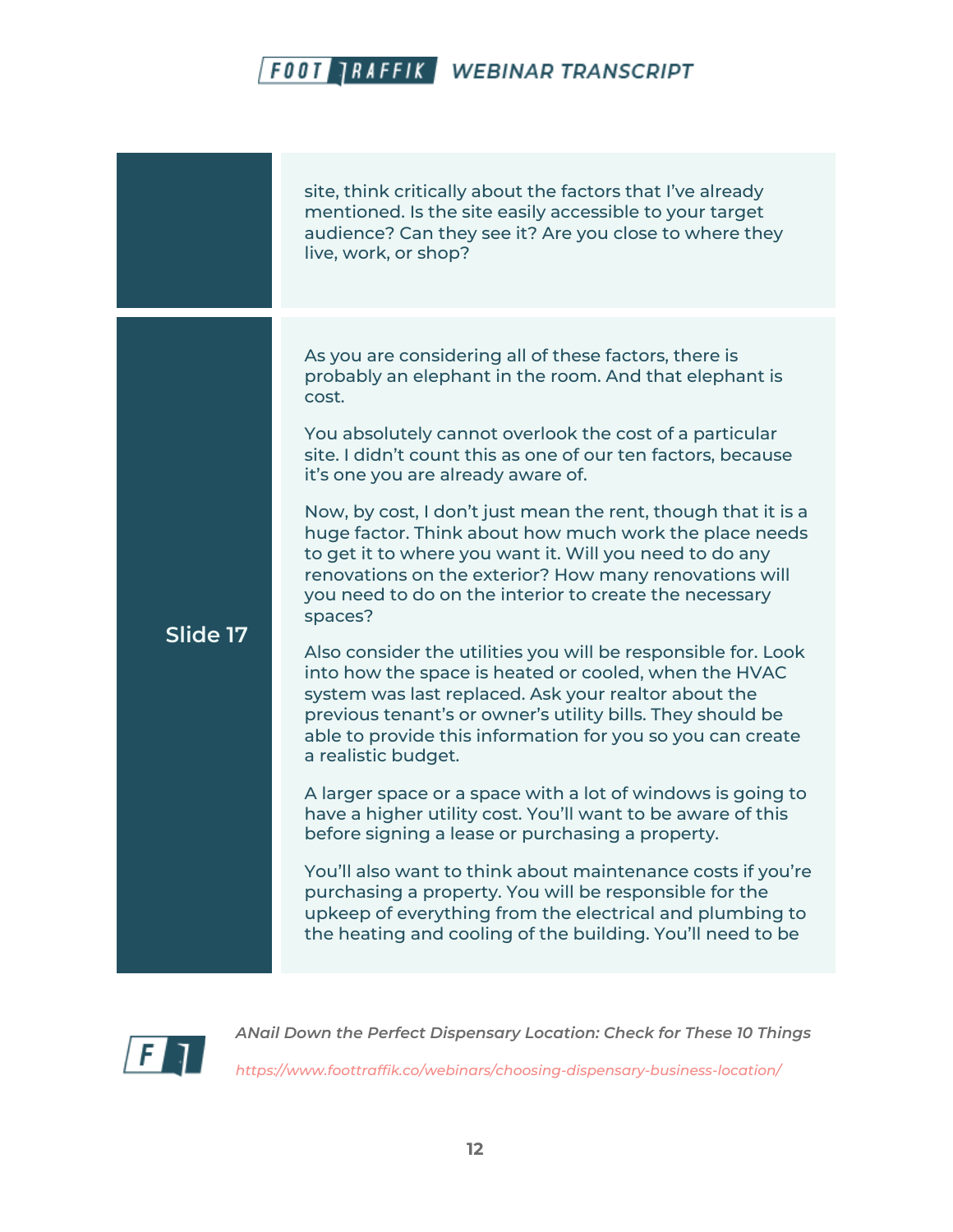|          | prepared to plow snow, clean windows, patch holes or<br>leaks, and otherwise keep your location safe for your<br>customers and look good.                                                                                                                                                                                                                                                                                                                                                                                                                                                                                                                                                                                                                                                                                                                                                                                                                                                                                                              |
|----------|--------------------------------------------------------------------------------------------------------------------------------------------------------------------------------------------------------------------------------------------------------------------------------------------------------------------------------------------------------------------------------------------------------------------------------------------------------------------------------------------------------------------------------------------------------------------------------------------------------------------------------------------------------------------------------------------------------------------------------------------------------------------------------------------------------------------------------------------------------------------------------------------------------------------------------------------------------------------------------------------------------------------------------------------------------|
| Slide 18 | Now, there's always give and take with any contract, and<br>a lease or property sale is no different.<br>If you're leasing, you'll want to have information regarding<br>the process of having issues repaired or making changes<br>to the interior or exterior of the property. You'll also want<br>to be sure you know exactly what costs are your<br>responsibility and which will be covered by your new<br>landlord. Do not skip this step. You don't want any<br>surprises down the line.<br>If you're purchasing the property, consider whether there<br>are any issues that need to be dealt with before you take<br>ownership. Is the roof ok? Does the HVAC need to be<br>replaced? Is there anything from the previous owner or<br>tenant that needs to be removed from the property? You<br>can ask the seller to address those issues, or try to get<br>them to come down on the price of the property.<br>Your realtor and legal counsel can help talk you through<br>some of this so you can be sure that your rights are<br>protected. |
| Slide 19 | Once you have your site, it's time to start marketing.<br>While you may not be opening your doors for a few<br>months, it's crucial that you start building your online                                                                                                                                                                                                                                                                                                                                                                                                                                                                                                                                                                                                                                                                                                                                                                                                                                                                                |

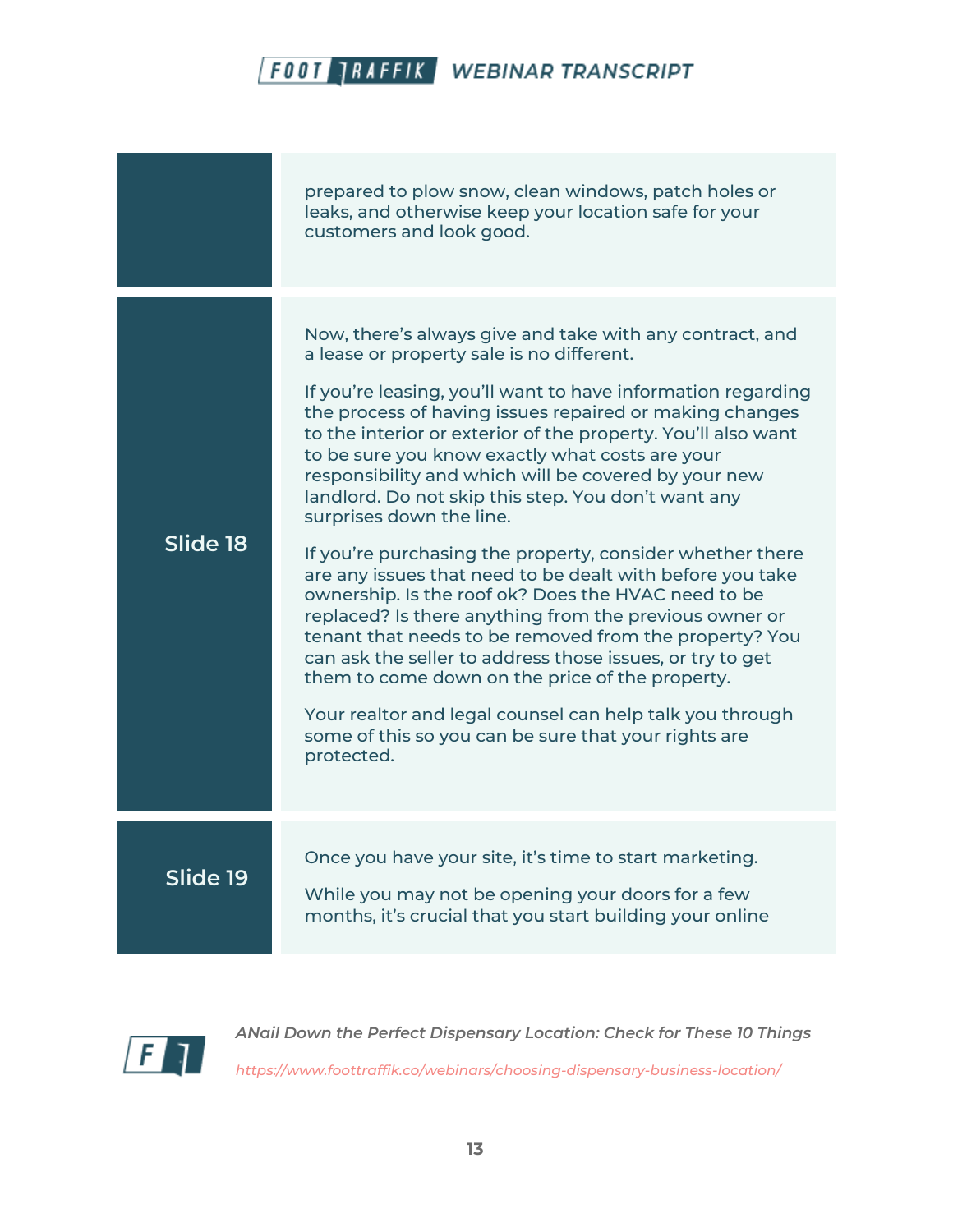|          | presence so you can start ranking for important<br>keywords. That way, when you do open, you'll already be<br>easy to find online.<br>It may seem early, however, it takes time to build a<br>presence online and establish trust in the same way it<br>takes time to remodel a new space. To start, you should<br>have a website and an SEO strategy that is going to help<br>you rank higher on Google. |
|----------|-----------------------------------------------------------------------------------------------------------------------------------------------------------------------------------------------------------------------------------------------------------------------------------------------------------------------------------------------------------------------------------------------------------|
|          | Your website should be set up to be easy to use and<br>helpful. Your search engine optimization strategy should<br>target the right keywords that your target audience<br>might search to find a dispensary.                                                                                                                                                                                              |
|          | We can get you set up with both of those things—and I<br>have a deal to share with you in a minute to make this<br>easier.                                                                                                                                                                                                                                                                                |
|          | As you get closer to opening day, you may also want to<br>consider doing a press release for your Grand Opening<br>and running Google Ads and display ads to increase foot<br>traffic once you launch.                                                                                                                                                                                                    |
|          | Your location is important, but it doesn't matter if people<br>don't know about it. Start screaming it from the digital<br>rooftops to get foot traffic in-store and online.                                                                                                                                                                                                                              |
|          | Make sure that you have an audience eager to check out                                                                                                                                                                                                                                                                                                                                                    |
| Slide 20 | your shop when you open your doors. Take advantage of<br>today's SEO deal and increase your findability and your<br>Google ranking.                                                                                                                                                                                                                                                                       |
|          | We create robust SEO strategies that include on-site and<br>off-site optimization, keyword research, link building,                                                                                                                                                                                                                                                                                       |
|          |                                                                                                                                                                                                                                                                                                                                                                                                           |

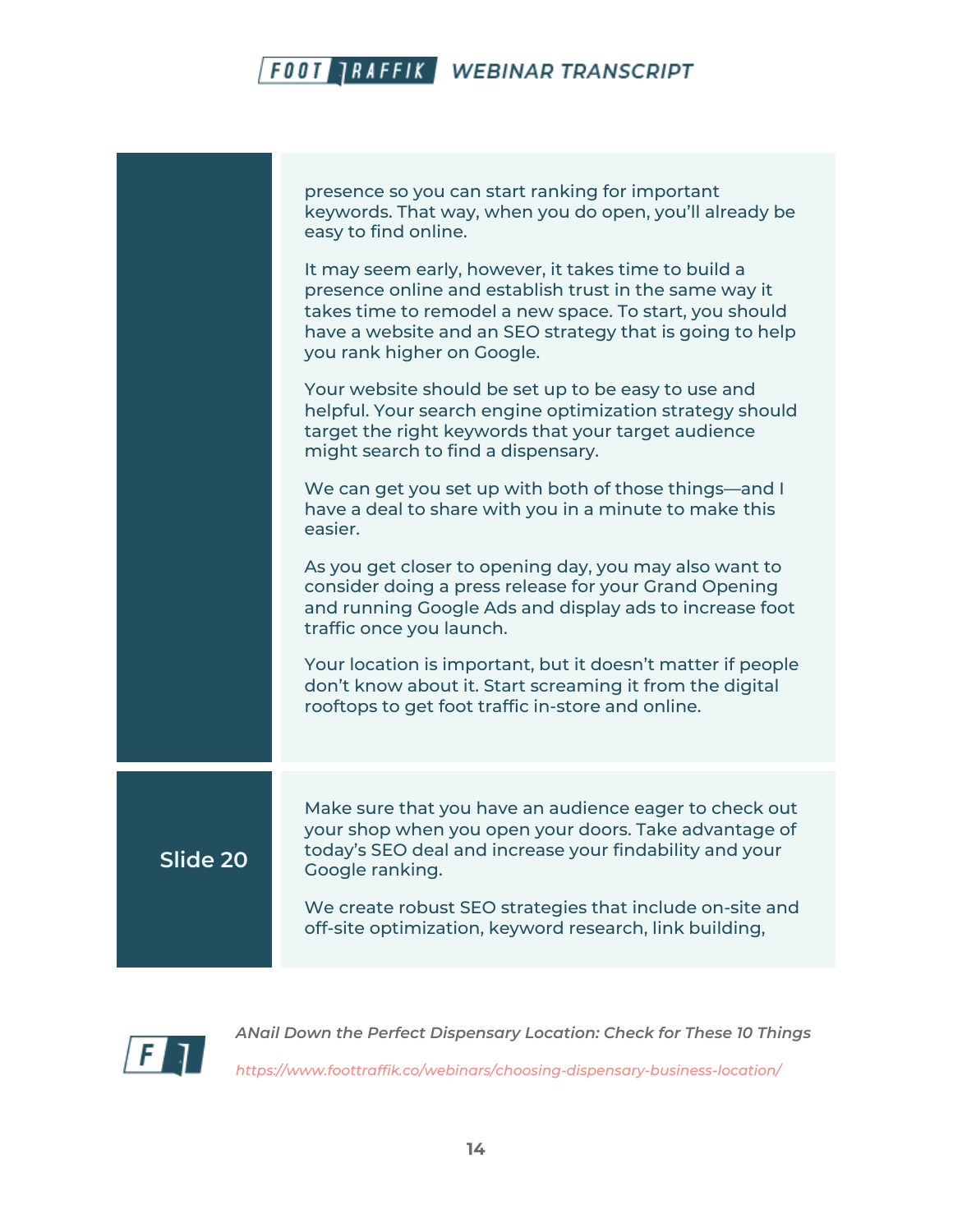reputation management, and more. Our SEO will help make your site easier to use for your customers and easier to find. If you schedule a call with me before next Thursday, then we will take \$200 off your first month of SEO. This is a crucial service that you need in order to boost your ecommerce. Just go to foottraffik.me/call to get the ball rolling. The pandemic has only made it more obvious that a digital presence is vital for success in todays' market. Don't get left behind. Let's get you set up with a custom SEO strategy that will help your target audience find you online. **Slide 21** Questions? Does square footage matter? Is there an ideal square footage? The size of the space you can lease or purchase is going to be limited by where you're looking. If you're trying to find a spot in the Mission District, then you'll probably be constrained to like 500 square feet—and that's OK. In Oklahoma, you may have a few thousand square feet of space. The size isn't as important as what you do with it. Because the products don't have to be shoppable in the same way as clothing, you can keep a very large inventory in a small space. I wouldn't say there's an ideal size, the more important factor is about having enough space to create your